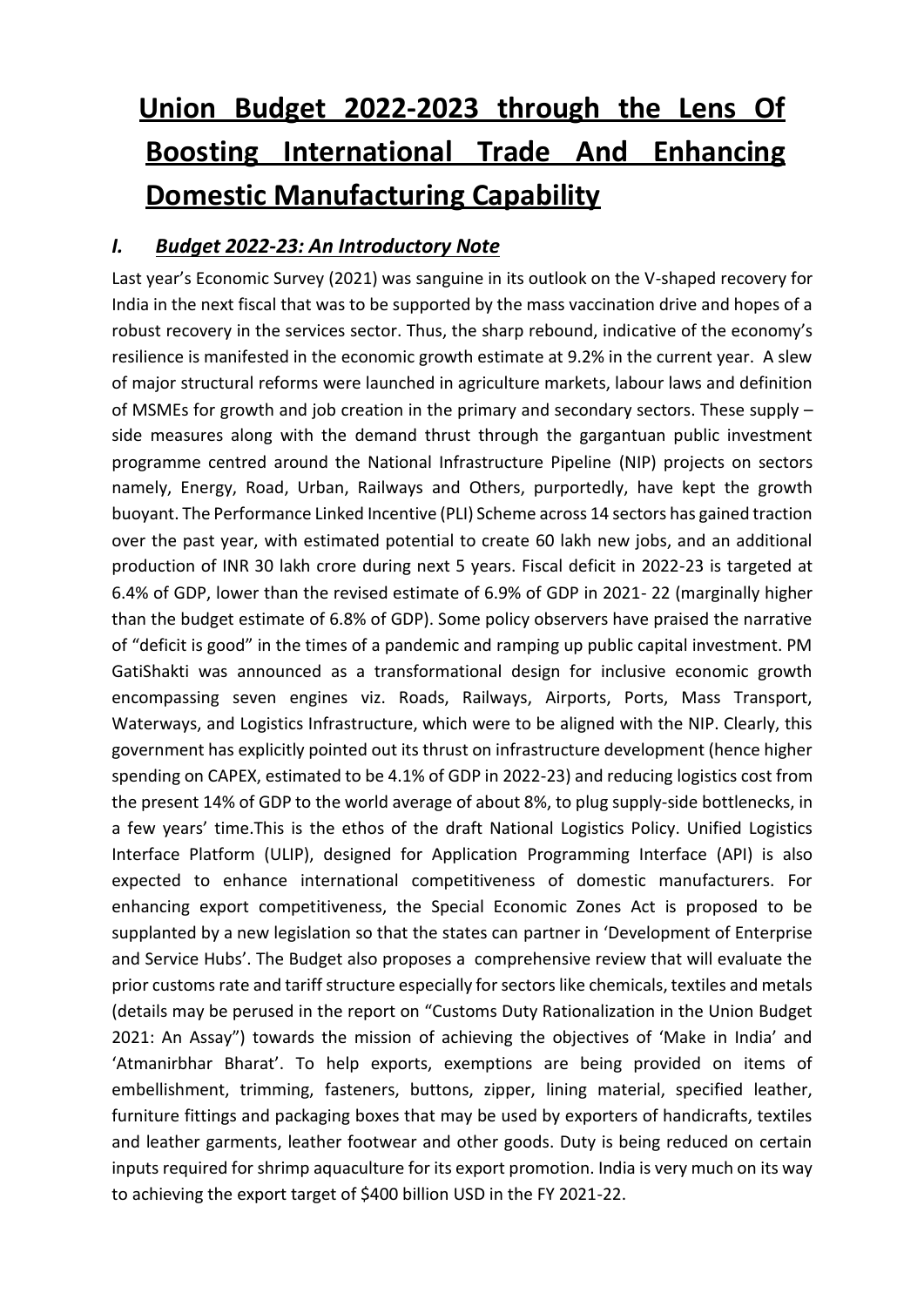#### *II. Relooking the recent past*

In our previous report titled "Customs Duty Rationalization in the Union Budget 2021: An Assay", we examined the Budget 2021 proposals through few trade indices. Doing away with unwarranted exemptions on Customs Duties and easing of procedures and compliance as well as the Turant Customs initiative were touted as welcome initiatives for value-added export transactions. We also argued against reduction of custom duty on gold and silver for having bleak potential for boosting value added exports and contributing a lion's share to the import bill.

 The United States is still the largest importer of merchandise in the world. She remains the most important destination of India's exports, too. But her imports have not been increasing by leaps and bounds in the recent past. Between 2011 and 2020, the USD value of US merchandise imports grew by a CAGR of only 0.68%. If 2020 is dropped for being an abnormal (pandemic-ridden) year, the CAGR (from 2011 to 2019) improves only to 1.59%. Hence, if India is to increase her absolute exports to the USA, she has to improve her market share. Against this backdrop, our recent analysis on competitiveness of Indian exports to its major export destination, USA, found that though Indian exports of HS-29 (Organic Chemicals), HS-71(Pearls, precious stones etc.) and HS-73 (Articles of Iron & Steel) look promising, HS-28 (Inorganic chemicals) and HS-72(Iron and Steel) export trends warrant a definitive product promotion policy with market-research for more effective bilateral trade between India and USA.

## *III. Sectoral Push for Increasing Competitiveness and Capacities*

The following table summarizes the sector/industry-wise announcements in the realm of Custom Duty in Hon'ble Finance Minister's Budget speech:

| <b>Industry</b> | <b>Intervention</b>                                                                                                                                                       | Rationale for International<br><b>Trade/ Value Addition of India</b>                                                                                                                                                                                                                                                                                                                                                                          | Anticipated<br><b>Direction</b><br>of Trade |
|-----------------|---------------------------------------------------------------------------------------------------------------------------------------------------------------------------|-----------------------------------------------------------------------------------------------------------------------------------------------------------------------------------------------------------------------------------------------------------------------------------------------------------------------------------------------------------------------------------------------------------------------------------------------|---------------------------------------------|
| <b>Oilseeds</b> | To reduce import dependence of •<br>$\bullet$<br>oilseeds, a comprehensive and<br>rationalised scheme to boost<br>domestic production of oilseeds<br>will be implemented. | Shortage of production and<br>domestic availability<br>0f<br>oilseeds with respect to<br>domestic demand for edible<br>oil leads to large imports of<br>edible oil each<br>year.<br>International Commodity<br>price changes (for oilseeds)<br>can affect domestic Indian<br>price of edible oil which is<br>used as staple cooking<br>medium.<br>edible<br>The<br>major<br>oils<br>٠<br>consumed in the country are<br>soyabean,<br>mustard, | <i><b>Imports</b></i><br>↓                  |

*Table 1: Budget 2022 Announcements on Legislation, Incentives, Custom Duty Changes, Sector/Industry Wise*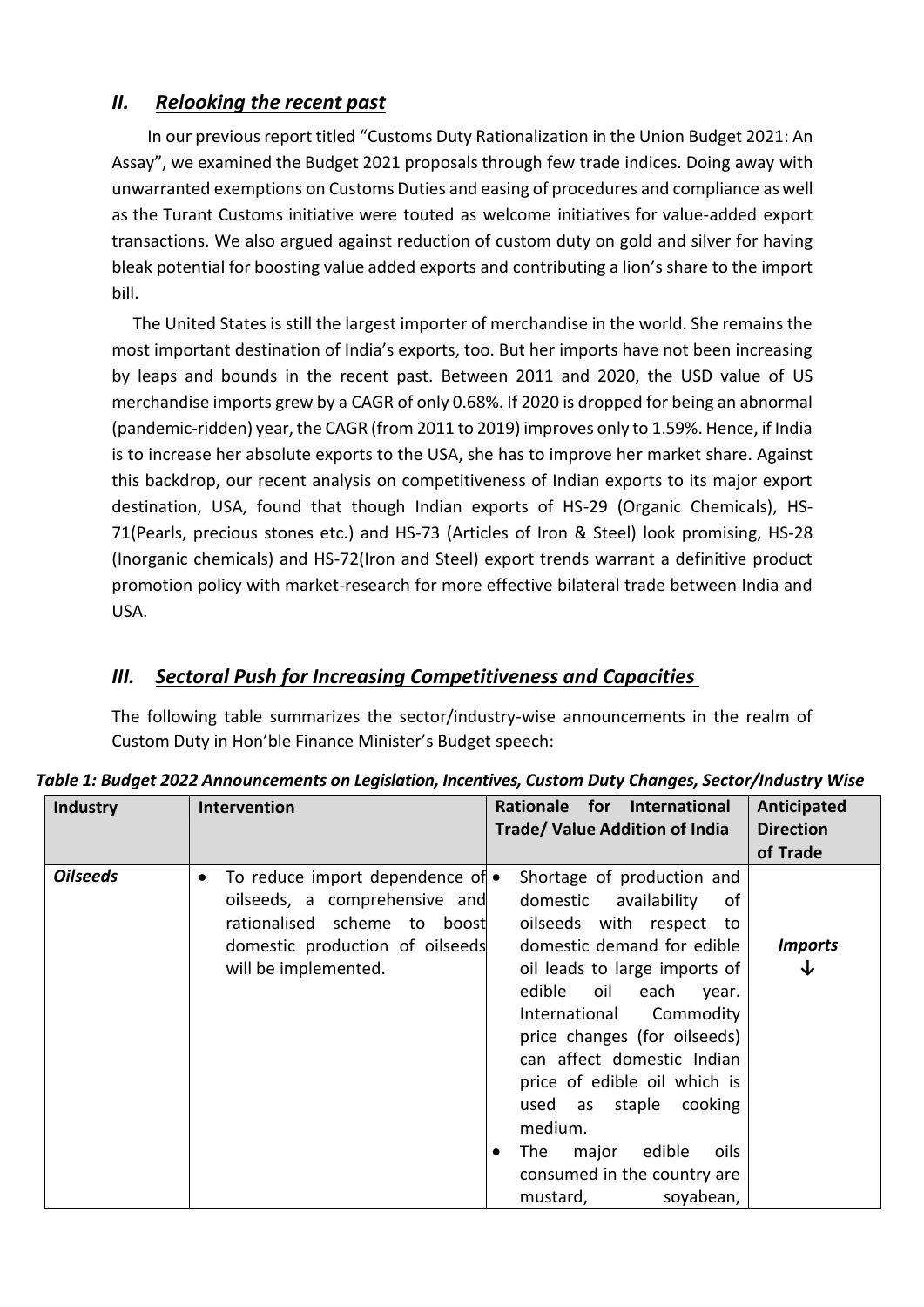| <b>Fruits</b><br>and<br><b>Vegetables</b> | cultivate •<br>farmers<br>For<br>to<br>$\bullet$<br>appropriate fruits and vegetable<br>varieties with suitable production<br>harvesting<br>techniques, •<br>and<br>government intends to provide a<br>comprehensive<br>package<br>with<br>participation<br>from<br>state<br>governments.                                                                                                                                                                                                                                                                                                                                                                                                                                                                                                                                                                                                                                                                                                                                                                           | sunflower<br>groundnut,<br>oil,<br>sesame<br>niger<br>seed,<br>safflower seed, castor, and<br>linseed (primary source) and<br>coconut,<br>palm<br>oil,<br>cottonseed,<br>rice<br>bran,<br>solvent extracted oil, tree<br>and forest origin oil.<br>Greater<br>domestic<br>value<br>addition,<br>reduction<br>in<br>imports.<br>Higher exports of diverse<br>fruit and vegetable varieties. | <b>Imports</b><br>J<br><b>Exports</b><br>ጥ                                                                                                                                                                                                                                                                   |
|-------------------------------------------|---------------------------------------------------------------------------------------------------------------------------------------------------------------------------------------------------------------------------------------------------------------------------------------------------------------------------------------------------------------------------------------------------------------------------------------------------------------------------------------------------------------------------------------------------------------------------------------------------------------------------------------------------------------------------------------------------------------------------------------------------------------------------------------------------------------------------------------------------------------------------------------------------------------------------------------------------------------------------------------------------------------------------------------------------------------------|--------------------------------------------------------------------------------------------------------------------------------------------------------------------------------------------------------------------------------------------------------------------------------------------------------------------------------------------------------------------------------------------|--------------------------------------------------------------------------------------------------------------------------------------------------------------------------------------------------------------------------------------------------------------------------------------------------------------|
| <b>MSME</b> Products<br>and Services      | Emergency<br>Credit<br>Line $\bullet$<br>The<br>$\bullet$<br>Guarantee Scheme (ECLGS) will be<br>extended up to March 2023 and<br>guarantee cover will<br>be<br>its<br>expanded by INR 50,000 crore to<br>total cover of INR 5 lakh crore,<br>with the additional amount being<br>earmarked exclusively for the<br>hospitality<br>and<br>related<br>enterprises.<br>Previous budget announced some<br>custom duty measures to benefit<br>MSMEs and encourage "Make in<br>India" by them<br>Duty on umbrellas is being raised<br>$\bullet$<br>to 20 per cent. Exemption is being<br>rationalised on implements and<br>tools for agri-sector which are<br>manufactured in India. Customs<br>duty exemption to steel scrap is<br>being extended by a year to<br>provide relief to MSME secondary<br>steel producers. Certain Anti-<br>dumping and CVD on stainless<br>steel and coated steel flat<br>products, bars of alloy steel and<br>high-speed<br>steel<br>are<br>being<br>revoked in larger public interest<br>considering prevailing high prices<br>of metals. | The pandemic has severely<br>contact-intensive<br>affected<br>services like construction and<br>manufacturing.<br>affected have<br>been the<br>tourism and hospitality and<br>related services, especially<br>those<br>MSMEs.<br>by<br>activity has to be brought<br>back to the pre-pandemic<br>level.<br><b>Boost MSME production</b>                                                    | ↓ or 个<br>for hospitality<br>goods/services<br>Severely  imports but<br>decline would<br>most probably<br>dominate<br>Their <i>increase</i> .<br>Imports 个<br>for<br>certain items of<br>steel scrap<br>where<br>exemptions<br>continue and<br>other steel-<br>based products<br>with revoking of<br>ADD/CVD |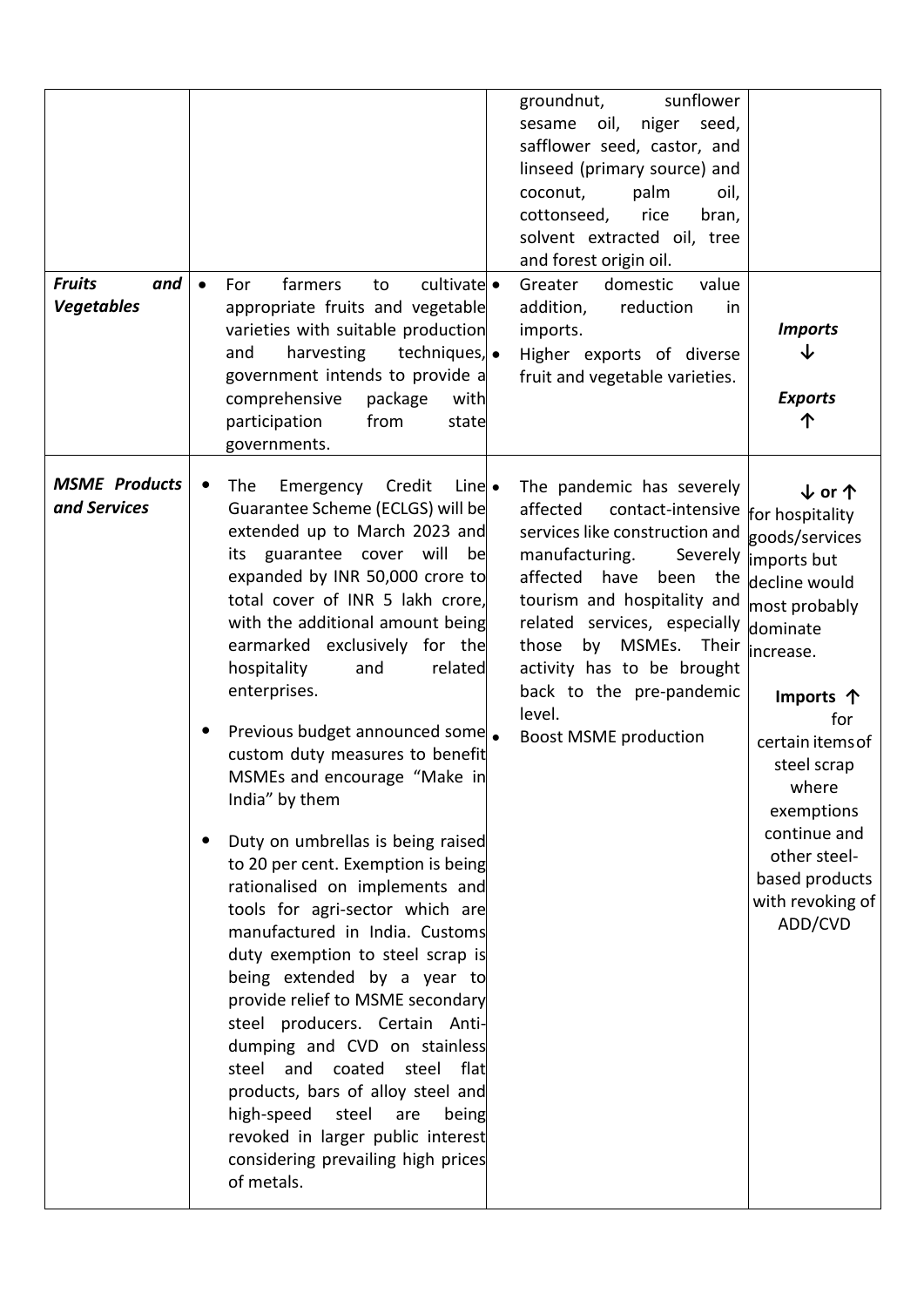| <b>Defence</b><br>Equipment                                | per cent of the capital<br>68<br>procurement budget shall be<br>reserved for the domestic industry<br>in 2022-23, up by 10 percent, from<br>58 per cent in 2021-22.<br>Defence R&D will be opened up to<br>$\bullet$<br>private players: industry, startups<br>and academia.                                                                                                                                    | reduce<br>imports<br>To<br>and<br>inculcate AtmaNirbharta in<br>equipment for the Armed<br>Forces                                                                                                                                 | <b>Imports</b><br>↓                                                                                                                              |
|------------------------------------------------------------|-----------------------------------------------------------------------------------------------------------------------------------------------------------------------------------------------------------------------------------------------------------------------------------------------------------------------------------------------------------------------------------------------------------------|-----------------------------------------------------------------------------------------------------------------------------------------------------------------------------------------------------------------------------------|--------------------------------------------------------------------------------------------------------------------------------------------------|
| <b>Sunrise Sector</b>                                      | Artificial<br>Intelligence<br>$(AI), \bullet$<br>$\bullet$<br>Geospatial Systems and Drones,<br>Semiconductors, Space Economy,<br>&<br><b>Genomics</b><br>Pharmaceuticals,<br>Green Energy, and Clean Mobility<br>Systems have huge employment<br>potential<br>to<br>leverage<br>the<br>demographic<br>dividend<br>and<br>knowledge industry, and<br>make<br>Indian industry more efficient and<br>competitive. | Policy support to enhance<br>domestic capacities and R&D<br>will<br>guide<br>sunrise<br>opportunities<br>with<br>along<br>collaborative<br>research<br>among academia, industry<br>and public institutions.                       | <b>Imports</b><br>$\downarrow$ or $\uparrow$<br>(increase if<br>required to<br>boost exports<br>and domestic<br>manufacturing)<br><b>Exports</b> |
| <b>Solar</b><br><b>Product</b><br>(Renewable<br>Energy)    | facilitate<br>domestic •<br>$\bullet$ To<br>manufacturing for the ambitious<br>target of 280 GW of installed solar<br>capacity by 2030,<br>enhanced<br>allocation for PLI for manufacture of<br>high efficiency modules,<br>with<br>priority<br>fully<br>integrated •<br>to<br>manufacturing units from<br>polysilicon to solar PV modules, will<br>be made.                                                    | With huge potential for solar<br>energy in India, to step up<br>domestic capacity, a phased<br>manufacturing plan for solar<br>cells and solar panels shall be<br>notified.<br>Encouragement of "Make in<br>India" for NRE sector | <b>Imports</b><br>↓                                                                                                                              |
| <b>Waste</b><br>(Circular<br>Economy)                      | • With ready action plans for sectors •<br>such as e-waste, end-of-life vehicles,<br>used oil waste, and toxic<br>୍ଷ<br>hazardous industrial waste, the<br>focus shall be integration with<br>infrastructure,<br>reverse<br>logistics,<br>technology<br>upgradation<br>and<br>informal sector.                                                                                                                  | The<br>Circular<br>Economy<br>transition<br>aid<br>can<br>productivity enhancement as<br>well<br>as<br>creating<br>huge<br>opportunities<br>for<br>new<br>businesses and jobs.                                                    | <b>Imports</b><br><b>Exports</b>                                                                                                                 |
| Project<br><b>Imports &amp;</b><br><b>Capital</b><br>Goods | National Capital Goods Policy, •<br>٠<br>seeks<br>2016<br>double<br>the<br>to<br>production of capital goods by<br>2025. Several duty exemptions,<br>over three decades old in few                                                                                                                                                                                                                              | Accordingly, it is proposed to<br>phase out the concessional<br>rates in capital goods and<br>project imports gradually and<br>apply a moderate tariff of 7.5                                                                     | <b>Imports</b><br><b>Exports</b>                                                                                                                 |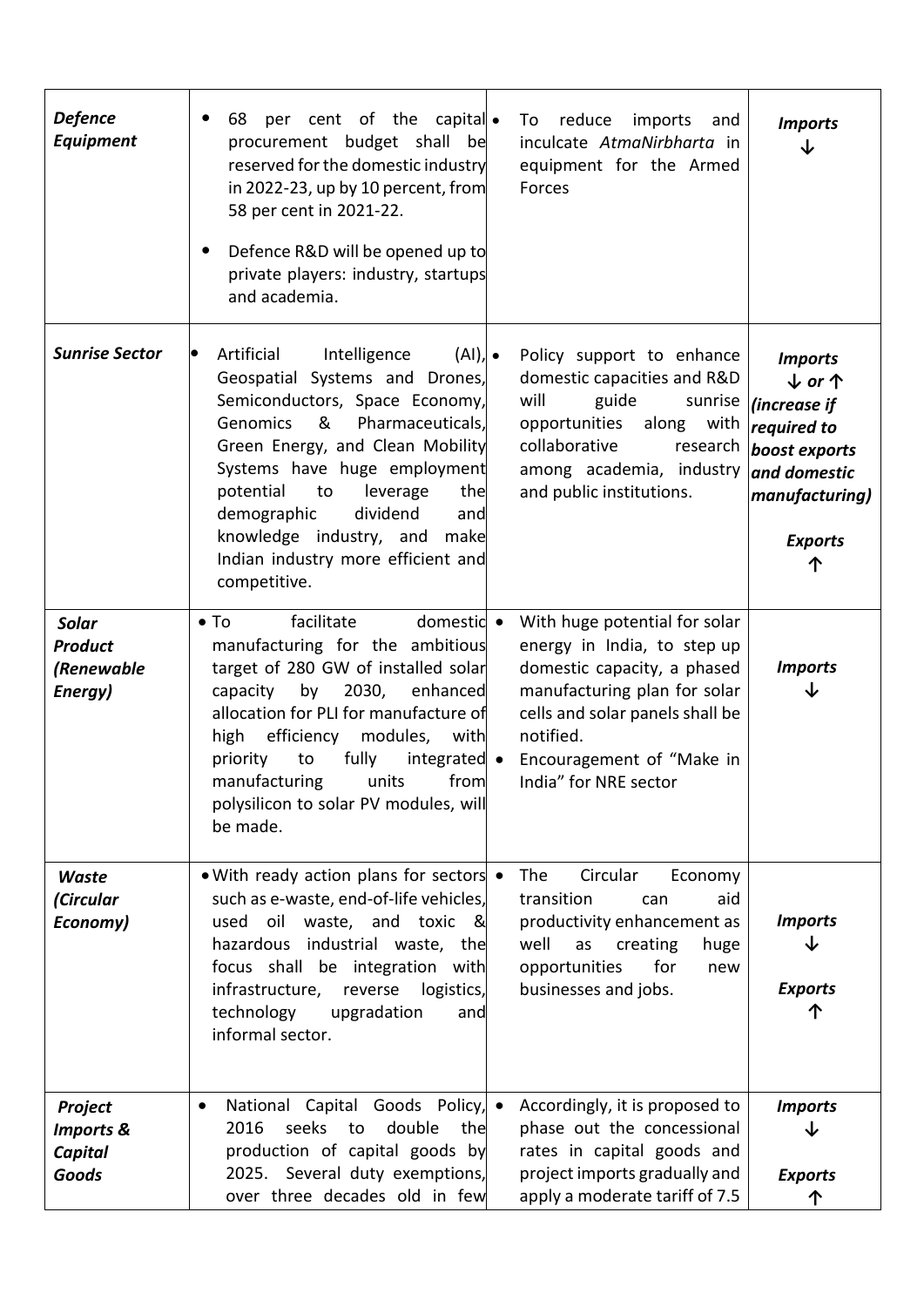|                                   | cases, have been granted to<br>cent,<br>per<br>capital goods for sectors like<br>exceptions.<br>power, fertilizers, textiles, leather,<br>footwear & food processing.<br>In similar vein, project import duty<br>have<br>left<br>concessions<br>local<br>producers hamstrung to develop<br>indigenous capacities.                                                                                                                                                                                       | with<br>certain                                                                                                                                                                                                                                                                                |
|-----------------------------------|---------------------------------------------------------------------------------------------------------------------------------------------------------------------------------------------------------------------------------------------------------------------------------------------------------------------------------------------------------------------------------------------------------------------------------------------------------------------------------------------------------|------------------------------------------------------------------------------------------------------------------------------------------------------------------------------------------------------------------------------------------------------------------------------------------------|
| <b>Electronic</b><br><b>Goods</b> | aid<br>domestic<br>Greater<br>To<br>electronic •<br>$\bullet$<br>manufacturing,<br>duty<br>addition,<br>customs<br>rates are being calibrated to<br>imports.<br>provide a graded rate structure for $\bullet$<br>wearable<br>devices,<br>hearable<br>as<br>devices and electronic smart<br>electronic goods.<br>meters.<br>Duty concessions are also being<br>given to parts of transformer of<br>mobile<br>phone<br>chargers<br>and<br>camera lens of mobile camera<br>module and certain other items. | domestic<br>value<br>reduction<br>in.<br><b>Imports</b><br>Higher exports of items such<br>finished<br>mobiles,<br><b>Exports</b>                                                                                                                                                              |
| <b>Gems</b> and<br>Jewellery      | Customs duty on cut and polished •<br>$\bullet$<br>diamonds and gemstones is being<br>reduced to 5 per cent.<br>reduce<br>To<br>disincentivise<br>misinvoiced<br>To<br>import<br>of<br>undervalued imitation jewellery,<br>jewellery<br>the customs duty on imitation<br>jewellery is being prescribed in a<br>manner that a duty of at least INR<br>per kg of imports.<br>400 per Kg is paid on its import.                                                                                            | To give a boost to the import<br>of diamonds and gemstones<br><b>Misinvoiced</b><br><b>Imitation</b><br>imports<br>οf<br><b>Jewellery</b><br>imitation<br><b>Imports</b><br>collect<br>and<br>↓<br>adequate import duty by<br>fixing a threshold duty rate<br><b>Diamond</b><br><b>Imports</b> |
| <b>Chemicals</b>                  | Customs duty on critical chemicals:<br>Enhancing<br>methanol, acetic acid and heavy feed<br>addition<br>stocks for petroleum refining are being<br>reduced, while duty is being raised on<br>imports.<br>sodium cyanide for which adequate<br>domestic capacity exists.                                                                                                                                                                                                                                 | domestic value<br><b>Imports</b><br>↓<br>Reducing unessential                                                                                                                                                                                                                                  |

*Source: Union Budget 2022 Speech*

### *IV. Sectoral Analysis of Budgetary Measures with Trade Indicators*

The Union Budget 2022-23 announced a slew of measures to boost domestic production competency and exports across sectors like Oilseeds, Fruits and Vegetables, Defence Equipment, Chemicals, Gems and Jewellery, Solar Products, Semiconductors, Capital Equipment, MSME products, waste products and project goods. In the subsequent section, we do some detailed analysis on the international trade patterns of some of these commodity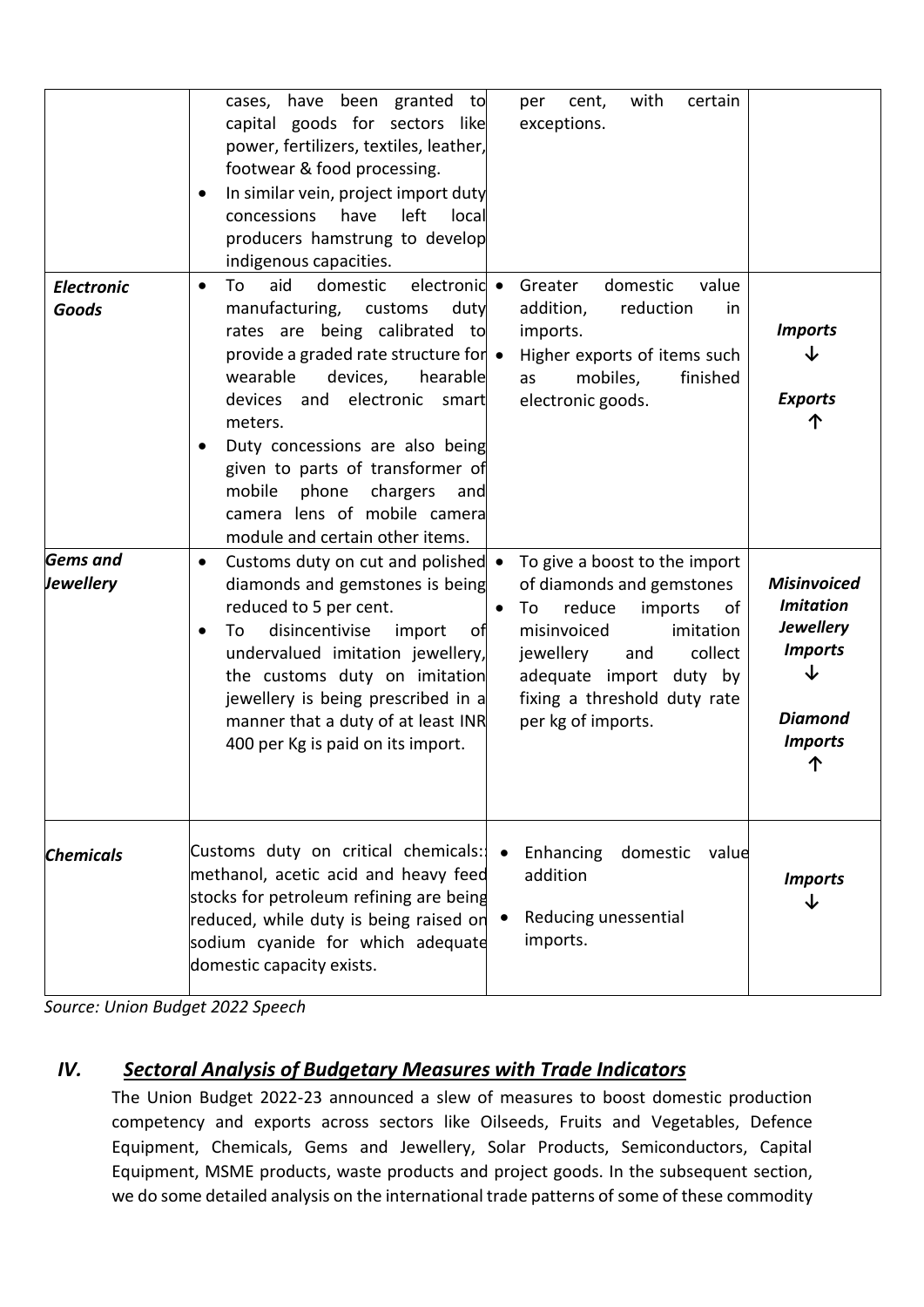groups, whether India is a net importer or exporter of these commodities, whether the import appetite of India with respect to the world is better for these product categories and try to understand the rationale behind the budgetary interventions on duties and incentives. The following commodity groups in Table 2 are the categories of merchandise whose imports and exports from India are analyzed in tables 3, 4, 5 and 6.

|              |  |  | Table 2: Budget 2022-23 Interventions on Merchandise Sectors (with ITC-HS Code and |  |  |  |
|--------------|--|--|------------------------------------------------------------------------------------|--|--|--|
| Description) |  |  |                                                                                    |  |  |  |

| <b>Commodity</b><br>Code | <b>Commodity Description</b>                                       |
|--------------------------|--------------------------------------------------------------------|
| $HS-12$                  | Oil seed, oleagic fruits, grain, seed, fruit, etc, nes             |
| $HS-20$                  | Vegetable, fruit, nut, etc food preparations                       |
| $HS-28$                  | Inorganic chemicals, precious metal compound, isotopes             |
| $HS-29$                  | <b>Organic Chemicals</b>                                           |
| $HS-38$                  | Miscellaneous chemical products                                    |
| $HS-71$                  | Pearls, precious stones, metals, coins, etc                        |
| $HS-72$                  | Iron and steel                                                     |
| $HS-73$                  | Iron or steel articles                                             |
| <b>HS-84</b>             | Nuclear reactors, boilers, machinery & mechanical appliance; parts |
| <b>HS-85</b>             | Electrical, electronic equipment                                   |
| <b>HS-93</b>             | Arms and ammunition, parts and accessories thereof                 |

*Source: UN Comtrade Database*

Tables 3 and 4 show the export trend (value in billion USD), both absolute vales and the percentage shares, of the targeted product categories in the Budget (see table 2 above). These eleven product categories constitute an average share of 36% in the export value of India from 2016 to 2020.

In value terms, for exports from 2016-2020, HS-71 (Gems and Jewellery) seems to be the largest, followed by HS-84(Nuclear Reactors, Boilers, Machinery) and HS-29(Organic chemicals) respectively.

*Table 3: India's Export Value (in billion US\$) of Product Categories from 2016-2020 with Intervention in Budget 2022*

| <b>Commodity Code</b>                          | 2016   | 2017   | 2018   | 2019   | 2020   |
|------------------------------------------------|--------|--------|--------|--------|--------|
| $HS-12$                                        | 1.69   | 1.77   | 1.62   | 1.70   | 1.82   |
| <b>HS-20</b>                                   | 0.48   | 0.55   | 0.59   | 0.61   | 0.68   |
| <b>HS-28</b>                                   | 1.24   | 1.62   | 2.03   | 1.82   | 1.61   |
| <b>HS-29</b>                                   | 11.25  | 13.56  | 17.78  | 18.25  | 17.43  |
| <b>HS-38</b>                                   | 3.15   | 3.71   | 4.42   | 5.14   | 4.89   |
| <b>HS-71</b>                                   | 42.29  | 41.17  | 39.23  | 36.73  | 24.46  |
| <b>HS-72</b>                                   | 6.44   | 11.71  | 9.95   | 9.77   | 10.63  |
| <b>HS-73</b>                                   | 5.82   | 6.65   | 7.09   | 7.25   | 6.25   |
| <b>HS-84</b>                                   | 13.56  | 16.63  | 20.43  | 21.26  | 17.97  |
| <b>HS-85</b>                                   | 8.22   | 8.79   | 11.84  | 14.94  | 13.46  |
| <b>HS-93</b>                                   | 0.09   | 0.09   | 0.12   | 0.13   | 0.22   |
| <b>Total Export Value</b><br>of India to World | 260.33 | 294.36 | 322.49 | 323.25 | 275.49 |

 *Source: UN Comtrade Database*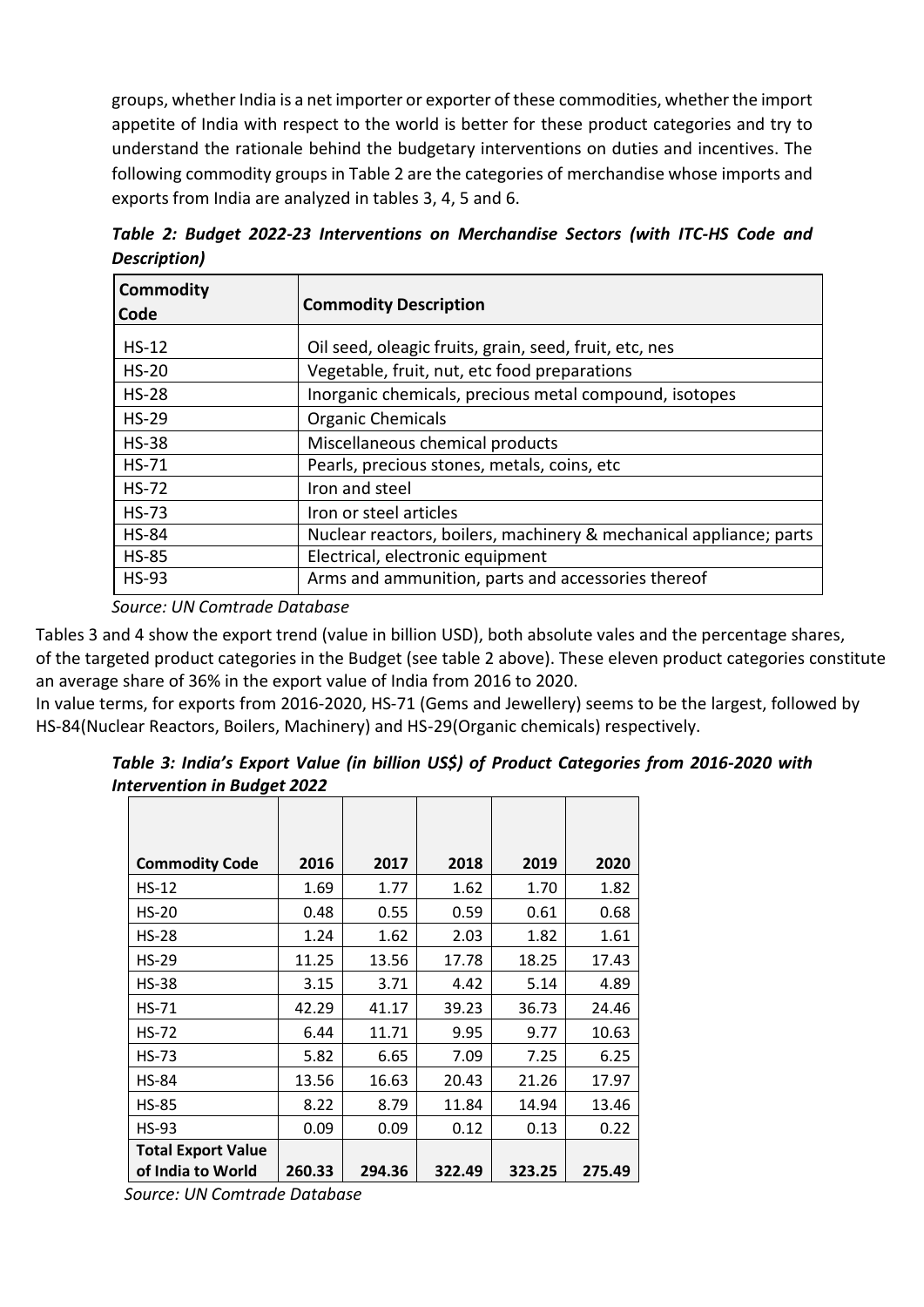*Table 4: India's Export Share (in percent) of Product Categories from 2016-2020 with Intervention in Budget 2022*

|                  |        |        |        |        |       | <b>Commodity's</b> |
|------------------|--------|--------|--------|--------|-------|--------------------|
|                  |        |        |        |        |       | Average            |
| <b>Commodity</b> |        |        |        |        |       | share in           |
| Code             | 2016   | 2017   | 2018   | 2019   | 2020  | <b>Exports</b>     |
| $HS-12$          | 0.65%  | 0.60%  | 0.50%  | 0.53%  | 0.66% | 0.58%              |
| <b>HS-20</b>     | 0.18%  | 0.19%  | 0.18%  | 0.19%  | 0.25% | 0.20%              |
| <b>HS-28</b>     | 0.48%  | 0.55%  | 0.63%  | 0.56%  | 0.59% | 0.56%              |
| $HS-29$          | 4.32%  | 4.61%  | 5.51%  | 5.64%  | 6.33% | 5.30%              |
| <b>HS-38</b>     | 1.21%  | 1.26%  | 1.37%  | 1.59%  | 1.77% | 1.44%              |
| <b>HS-71</b>     | 16.25% | 13.98% | 12.17% | 11.36% | 8.88% | 12.46%             |
| <b>HS-72</b>     | 2.47%  | 3.98%  | 3.09%  | 3.02%  | 3.86% | 3.29%              |
| <b>HS-73</b>     | 2.24%  | 2.26%  | 2.20%  | 2.24%  | 2.27% | 2.24%              |
| <b>HS-84</b>     | 5.21%  | 5.65%  | 6.33%  | 6.58%  | 6.52% | 6.09%              |
| <b>HS-85</b>     | 3.16%  | 2.99%  | 3.67%  | 4.62%  | 4.89% | 3.88%              |
| <b>HS-93</b>     | 0.03%  | 0.03%  | 0.04%  | 0.04%  | 0.08% | 0.04%              |
|                  |        |        |        |        |       |                    |

 *Source: UN Comtrade Database*

Tables 5 and 6 show the import value trend (in billion USD) of the same eleven product categories that contribute about 43% to the import value of India from 2016 to 2020. Over the same period, from 2016-2020, HS-71 (Gems and Jewellery), HS-85(Electrical, electronic equipment) and HS-84(Nuclear Reactors, Boilers, Machinery) contributed nearly 13%, 11% and 9% of the total import value respectively.

| Table 5: India's Import Value (in billion US\$) of Product Categories from 2016-2020 with |  |  |  |
|-------------------------------------------------------------------------------------------|--|--|--|
| Intervention in Budget 2022                                                               |  |  |  |

| ້<br><b>Commodity Code</b>   | 2016   | 2017   | 2018   | 2019   | 2020   |
|------------------------------|--------|--------|--------|--------|--------|
| $HS-12$                      | 0.36   | 0.33   | 0.53   | 0.67   | 0.84   |
| <b>HS-20</b>                 | 0.08   | 0.10   | 0.12   | 0.12   | 0.08   |
| $HS-28$                      | 4.82   | 5.59   | 7.27   | 6.81   | 6.19   |
| <b>HS-29</b>                 | 14.77  | 17.97  | 22.59  | 20.53  | 18.15  |
| <b>HS-38</b>                 | 4.41   | 5.23   | 5.94   | 5.77   | 5.66   |
| <b>HS-71</b>                 | 48.13  | 74.31  | 64.86  | 58.91  | 41.05  |
| <b>HS-72</b>                 | 8.71   | 9.96   | 12.00  | 11.80  | 7.55   |
| <b>HS-73</b>                 | 3.52   | 3.74   | 4.99   | 5.02   | 3.54   |
| <b>HS-84</b>                 | 32.52  | 36.01  | 43.21  | 44.48  | 35.20  |
| <b>HS-85</b>                 | 37.01  | 46.85  | 52.45  | 50.85  | 42.94  |
| <b>HS-93</b>                 | 0.03   | 0.03   | 0.06   | 0.07   | 0.05   |
| <b>Total Import Value of</b> |        |        |        |        |        |
| India from the World         | 356.70 | 444.05 | 507.62 | 478.88 | 367.98 |

 *Source: UN Comtrade Database*

| Table 6: India's Import Share (in percent) of Product Categories from 2016-2020 |  |  |
|---------------------------------------------------------------------------------|--|--|
| <b>With Intervention in Budget 2022</b>                                         |  |  |

| <b>Commodity</b> |       |       |       |       |       | Commodity's<br>Average<br>share in |
|------------------|-------|-------|-------|-------|-------|------------------------------------|
| Code             | 2016  | 2017  | 2018  | 2019  | 2020  | <b>Imports</b>                     |
| $HS-12$          | 0.10% | 0.08% | 0.10% | 0.14% | 0.23% | 0.13%                              |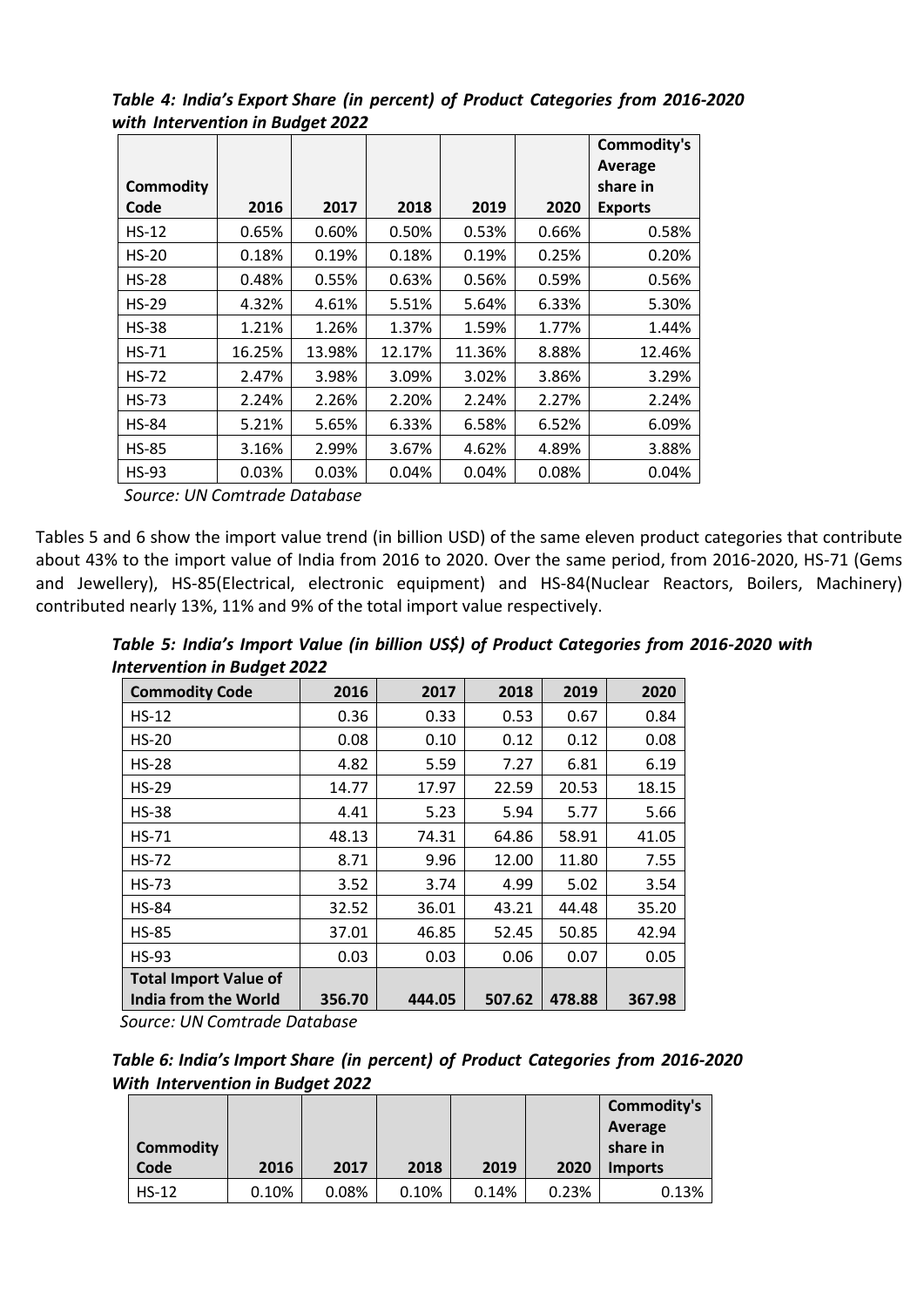| $HS-20$      | 0.02%  | 0.02%  | 0.02%  | 0.02%  | 0.02%  | 0.02%  |
|--------------|--------|--------|--------|--------|--------|--------|
| $HS-28$      | 1.35%  | 1.26%  | 1.43%  | 1.42%  | 1.68%  | 1.42%  |
| $HS-29$      | 4.14%  | 4.05%  | 4.45%  | 4.29%  | 4.93%  | 4.36%  |
| <b>HS-38</b> | 1.24%  | 1.18%  | 1.17%  | 1.21%  | 1.54%  | 1.25%  |
| $HS-71$      | 13.49% | 16.73% | 12.78% | 12.30% | 11.16% | 13.33% |
| <b>HS-72</b> | 2.44%  | 2.24%  | 2.36%  | 2.46%  | 2.05%  | 2.32%  |
| $HS-73$      | 0.99%  | 0.84%  | 0.98%  | 1.05%  | 0.96%  | 0.97%  |
| <b>HS-84</b> | 9.12%  | 8.11%  | 8.51%  | 9.29%  | 9.57%  | 8.88%  |
| <b>HS-85</b> | 10.37% | 10.55% | 10.33% | 10.62% | 11.67% | 10.68% |
| <b>HS-93</b> | 0.01%  | 0.01%  | 0.01%  | 0.01%  | 0.01%  | 0.01%  |

 *Source: UN Comtrade Database*

With India being a net importer of several of these categories of merchandise (see table 7), it would be prudent to analyze if these products/sectors, have a relative importance, in terms of value, in India's imports (relative to the importance in world imports), and which enjoy a similar relative importance in India's exports. The first is known as Revealed Comparative Import Inclination (RCII) and the latter Revealed Comparative Advantage (RCA). RCA index for a commodity (or commodity group) exported from India is higher than 1 if its importance is more in India's exports than in world exports, and vice versa. Similarly, RCII index for India's imports for a commodity (or commodity group) imported to India is higher than 1 if its importance is more in India's imports than in world imports, and vice versa. **Annexure-A** gives the detailed formulae of the trade indicators used in this analysis.

*Table 7: India's Total Export and Import Value of Commodities to the World from 2016 to 2020*

| <b>Commodity</b> |                                                                          | <b>Total Export</b><br><b>Value (Bn US</b> | <b>Total Import</b><br>Value (Bn US | Category            |
|------------------|--------------------------------------------------------------------------|--------------------------------------------|-------------------------------------|---------------------|
| Code             | <b>Commodity Description</b>                                             | $$)$ ,2016-2020                            | $$)$ , 2016-2020                    |                     |
| $HS-12$          | Oil seed, oleagic fruits, grain, seed,<br>fruit, etc, nes                | 8.60                                       | 2.73                                | <b>Net Exporter</b> |
| $HS-20$          | Vegetable, fruit, nut, etc food<br>preparations                          | 2.92                                       | 0.50                                | <b>Net Exporter</b> |
| $HS-28$          | Inorganic chemicals, precious<br>metal compound, isotopes                | 8.32                                       | 30.68                               | <b>Net Importer</b> |
| $HS-29$          | <b>Organic Chemicals</b>                                                 | 78.26                                      | 94.01                               | <b>Net Importer</b> |
| <b>HS-38</b>     | Miscellaneous chemical products                                          | 21.31                                      | 27.01                               | <b>Net Importer</b> |
| $HS-71$          | Pearls, precious stones, metals,<br>coins, etc                           | 183.88                                     | 287.26                              | <b>Net Importer</b> |
| $HS-72$          | Iron and steel                                                           | 48.50                                      | 50.02                               | <b>Net Importer</b> |
| <b>HS-73</b>     | Iron or steel articles                                                   | 33.06                                      | 20.81                               | <b>Net Exporter</b> |
| <b>HS-84</b>     | Nuclear reactors, boilers,<br>machinery & mechanical<br>appliance; parts | 89.85                                      | 191.41                              | <b>Net Importer</b> |
| <b>HS-85</b>     | Electrical, electronic equipment                                         | 57.26                                      | 230.09                              | <b>Net Importer</b> |
| <b>HS-93</b>     | Arms and ammunition, parts and<br>accessories thereof                    | 0.65                                       | 0.24                                | <b>Net Exporter</b> |

*Source: UN Comtrade Database*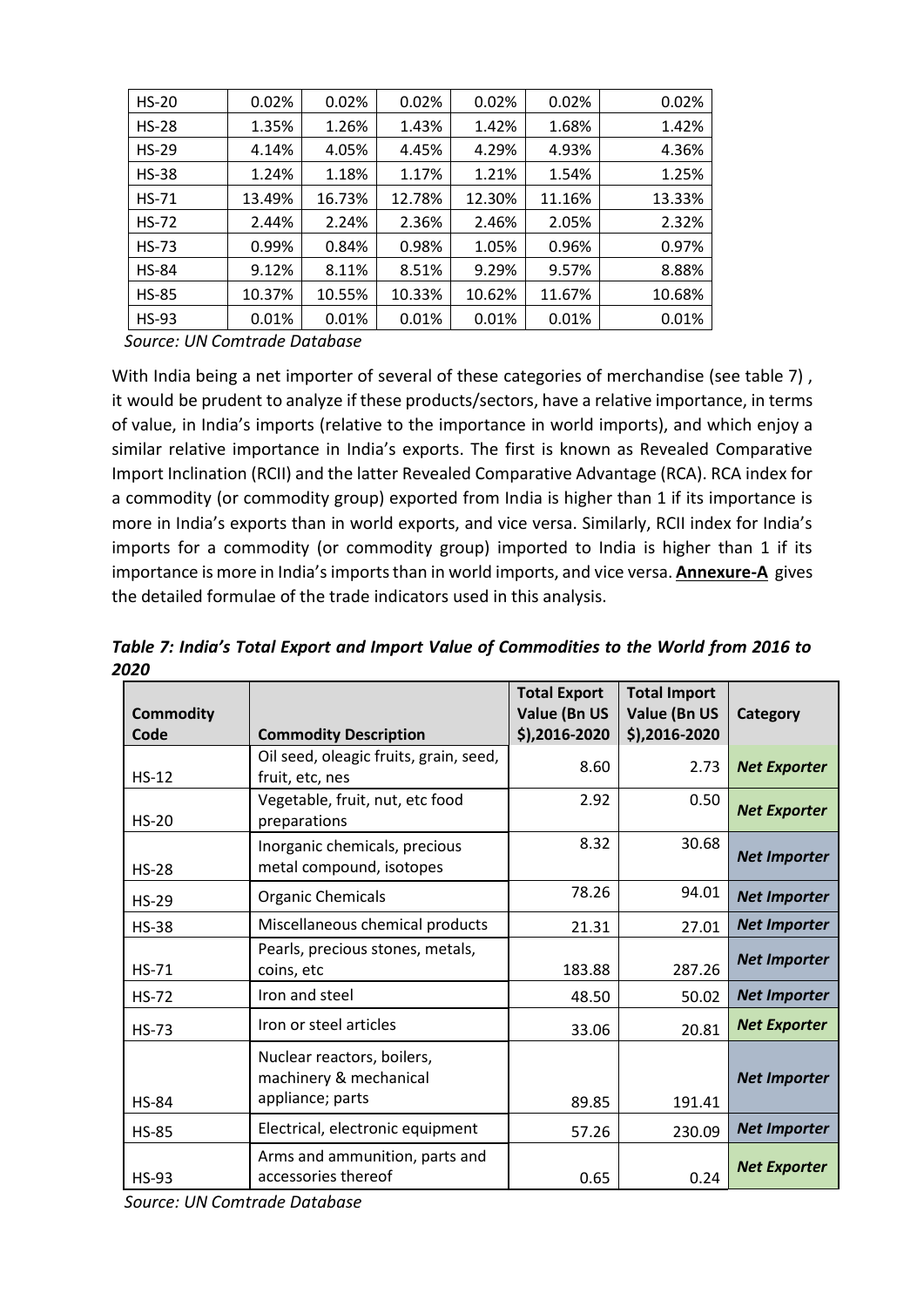Hence, for those sectors where customs intervention have been announced – an analysis at ITC-HS two-digit code level is attempted. If both RCA and RCII for India > 1 for such sectors, then it means India's exports and imports of that sector are to an extent more than overall world trends warrant. Hence these are the sectors which are expected to see substantial imports as well as exports for India. Tables 8 and 9 shows values of RCA and RCII for these relevant commodity codes for Indian exports and imports respectively for 2016 to 2020.

| <b>Commodity</b><br>Code (ITC-<br>НS<br>Chapter) | 2016   | 2017   | 2018   | 2019   | 2020   |
|--------------------------------------------------|--------|--------|--------|--------|--------|
| $HS-12$                                          | 1.2011 | 1.1003 | 1.1023 | 1.0831 | 1.1686 |
| $HS-20$                                          | 0.5146 | 0.5516 | 0.5982 | 0.5644 | 0.6752 |
| <b>HS-28</b>                                     | 0.8036 | 0.8751 | 1.0607 | 0.9165 | 0.9212 |
| $HS-29$                                          | 2.0232 | 2.1130 | 2.6431 | 2.6259 | 2.8555 |
| <b>HS-38</b>                                     | 1.1301 | 1.0877 | 1.2955 | 1.4275 | 1.3621 |
| $HS-71$                                          | 3.5445 | 3.5689 | 3.6644 | 3.1741 | 2.3441 |
| $HS-72$                                          | 1.3754 | 1.9762 | 1.6029 | 1.6190 | 2.2333 |
| <b>HS-73</b>                                     | 1.3849 | 1.3943 | 1.3992 | 1.3735 | 1.3997 |
| <b>HS-84</b>                                     | 0.4250 | 0.4312 | 0.5242 | 0.5462 | 0.5195 |
| <b>HS-85</b>                                     | 0.2009 | 0.1993 | 0.2729 | 0.3126 | 0.3183 |
| HS-93                                            | 0.3580 | 0.3062 | 0.4311 | 0.4334 | 0.8110 |

*Table 8: RCA of Products for India with Intervention in Budget 2022*

*Source: UN Comtrade Database*

| Table 9: RCII for Products for India with Intervention in Budget 2022 |  |
|-----------------------------------------------------------------------|--|
|-----------------------------------------------------------------------|--|

| <b>Commodity</b><br>Code (ITC-<br>HS<br>Chapter) | 2016   | 2017   | 2018   | 2019   | 2020   |
|--------------------------------------------------|--------|--------|--------|--------|--------|
| $HS-12$                                          | 0.1720 | 0.1267 | 0.1984 | 0.2535 | 0.3442 |
| $HS-20$                                          | 0.0625 | 0.0650 | 0.0724 | 0.0754 | 0.0639 |
| $HS-28$                                          | 1.9961 | 1.8764 | 2.1252 | 2.0344 | 2.4430 |
| $HS-29$                                          | 1.7263 | 1.6511 | 1.9347 | 1.7577 | 1.9601 |
| <b>HS-38</b>                                     | 1.1163 | 1.1115 | 1.1441 | 1.0466 | 1.1297 |
| $HS-71$                                          | 3.2464 | 4.6986 | 4.1786 | 3.4455 | 2.7129 |
| $HS-72$                                          | 1.3066 | 1.1244 | 1.1682 | 1.2030 | 1.0959 |
| <b>HS-73</b>                                     | 0.6045 | 0.5551 | 0.6542 | 0.6471 | 0.6203 |
| <b>HS-84</b>                                     | 0.7493 | 0.6739 | 0.7444 | 0.7519 | 0.7608 |
| <b>HS-85</b>                                     | 0.6688 | 0.6837 | 0.6979 | 0.6699 | 0.6817 |
| HS-93                                            | 0.1057 | 0.1408 | 0.2307 | 0.1972 | 0.2067 |

*Source: UN Comtrade Database*

RCII is exceeding 1 for ITC-HS chapters 28,29, 38, 71 and 72 (refer table 9).

From table 8, it is seen that RCA >1 for ITC HS Codes 12, 29, 38 ,71, 72 and 73, implying these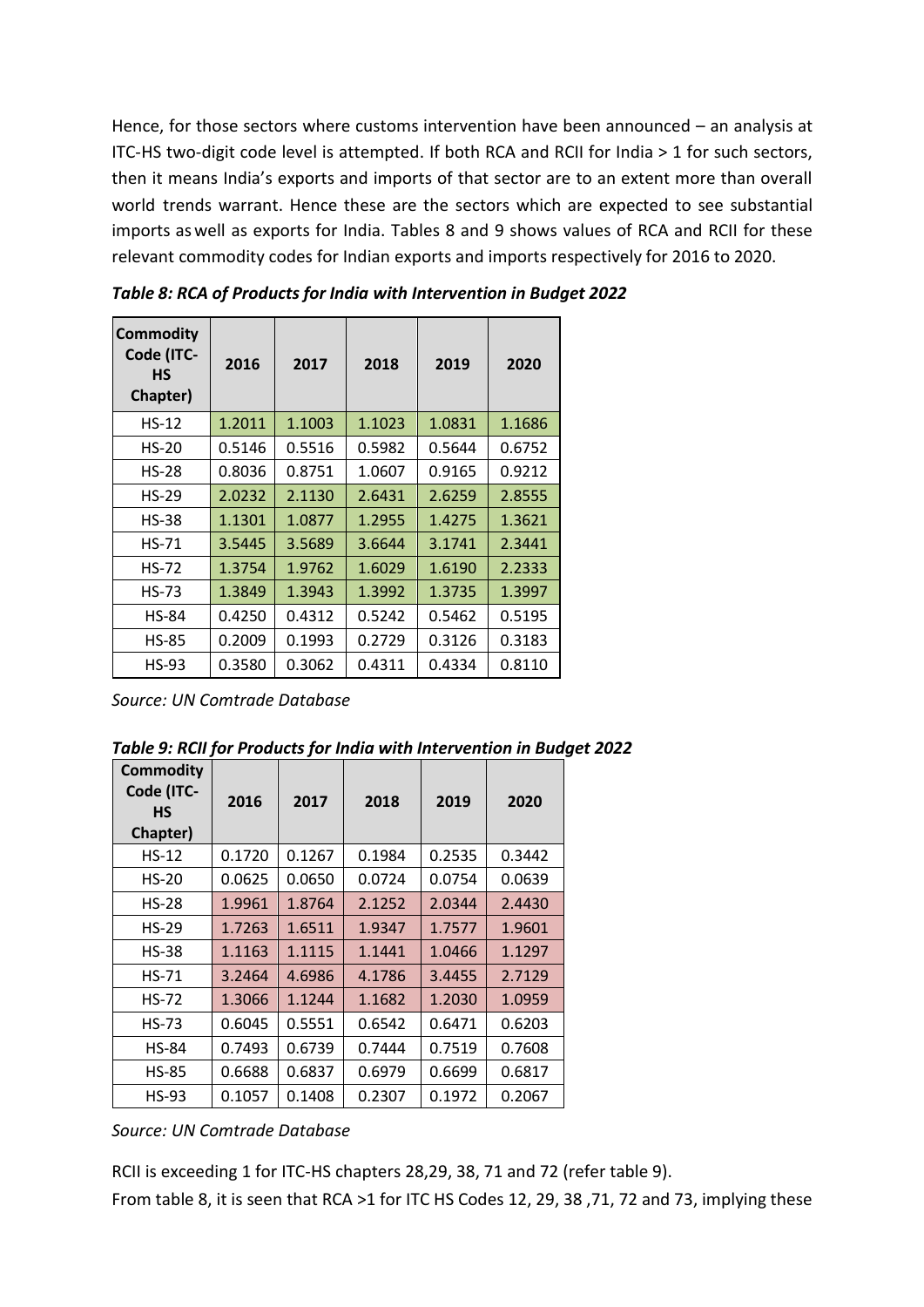sectors indicate greater export promise for India vis-à-vis the world. These ITC-HS chapters are

- 12: Oil seed, oleagic fruits, grain, seed, fruit, etc, nes
- 29: Organic Chemicals
- 38: Miscellaneous chemical products
- 71: Pearls, precious stones, metals, coins, etc
- 72: Iron and steel
- 73: Articles of iron or steel

Of the above 6 categories, ITC HS chapters 29, 38, 71 and 72 also have higher import intensity for India. Thus to boost the sectoral exports of the above 6 ITC-HS chapters, it may require reducing customs duties on imports of these products or raw materials that add into the manufacture ofthese products with higher export potential. This is under the assumption that these commodities once imported, with substantial value addition are then exported back with higher price (perhaps with higher degree of inter-sectoral Intra-Industry Trade). The Budget 2022 seems to have echoed the above logic by

- Rationalising the duty structure on oilseeds so that dependence on imports can be reduced and domestic production stepped up to meet the consumption shortage. This is despite that fact though India's oilseeds import share on an average is lower than the world (RCII<1) and India is a net exporter of oilseeds, still there is a substantial need to step up domestic production with appropriate technology to make good the diminishing marginal returns to land.
- Reducing customs duty on critical chemicals which may boost imports of chemicals (used as raw materials in domestic manufacturing) and subsequently exports of finished products. There exists a fair degree of intra- industry trade (refer table 11: Grubel-Lloyd Index above 0.5) for ITC-HS Chapter 29 ("Organic Chemicals) for India and the largest trading countries of the world. Thus, India, may be both importing and exporting organic chemicals and if this is so, there is greater interdependence and trade interrelationship between imports and exports of organic chemicals.
- Reducing customs duty on Iron and Steel (ITC-HS Chapters 72 and 73) thus boosting their imports by MSMEs in the wake of sharp rise in iron and steel prices. This policy decision would help align the iron and steel industry with the Hon'ble Prime Minister's clarion call for self-reliant or "Atmanirbhar" Bharat and give a fillip to MSMEs.MSMEs contribute about 30% or one-third to India's GDP, about 48% of exports and has high employment potential.

However, India's has a yawning gap between imports and exports under ITC-HS Chapter 71 with India being a net importer under this category with disproportionately higher imports. Reduction of custom duty on diamond may increase domestic purchase of these precious stones but has lackluster promise for boosting value added exports as can be made out from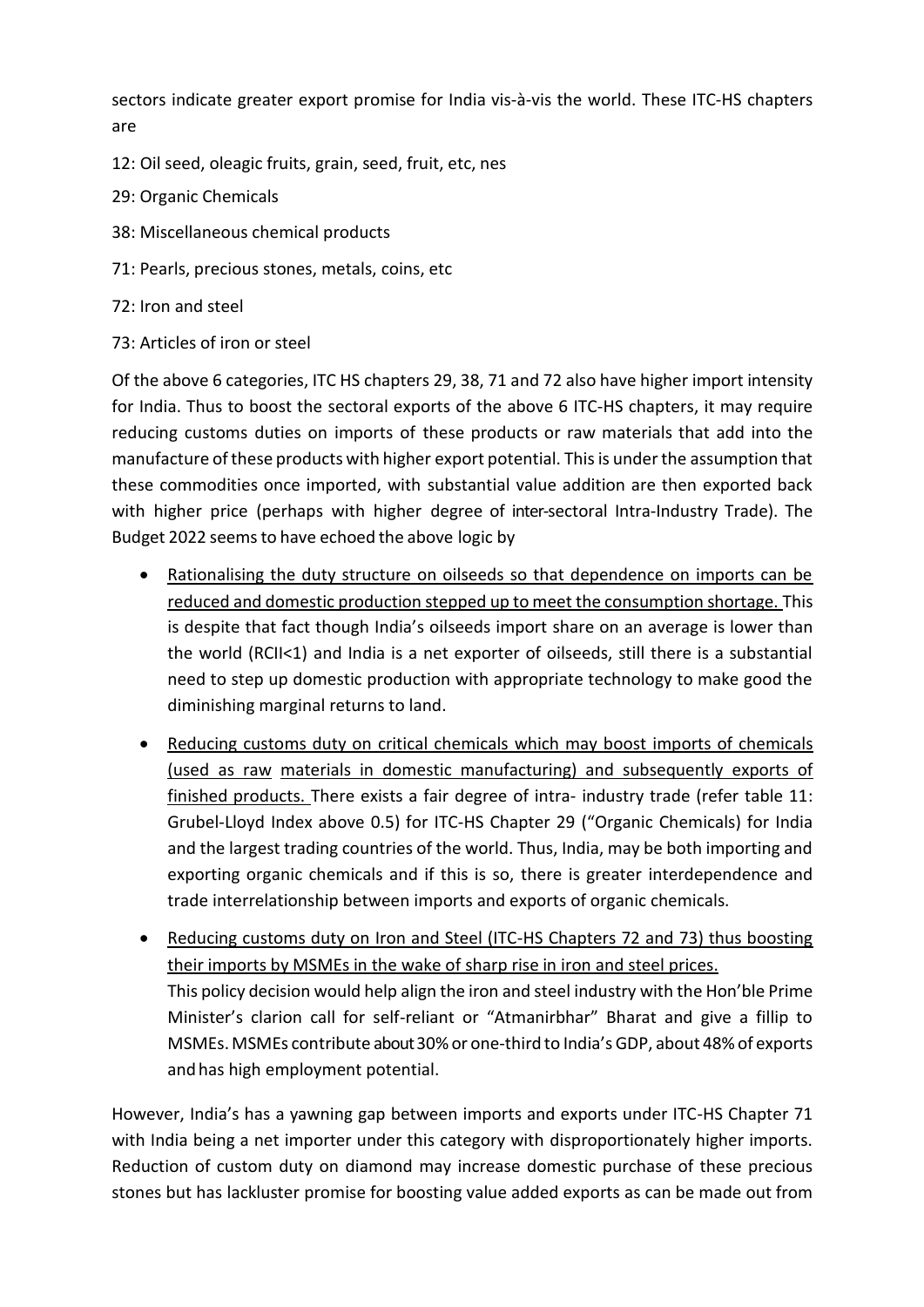the last five years' trend(refer to the export and import values in Billion US \$ from years 2016 to 2020, for HS-71, in Tables 3 and 5 respectively).

Table 10 gives the Trade Complementarity values between India and its major trading partners. In the year 2020, the TCI between India and the world was 0.417 and TCI with other trading partners was less than 1. India can definitely improve on its trade complementarity by suitably maneuvering the production and trade incentive structure on categories having higher export potential and cost advantages.

|               | <b>TCI</b>       | <b>TCI between</b> |                       |  |
|---------------|------------------|--------------------|-----------------------|--|
|               | between          | India and          | <b>Relative Trade</b> |  |
|               | <b>Countries</b> | the                | Complementarity       |  |
|               | (2020)           | <b>World(2020)</b> | Index(2020)           |  |
| India-USA     | 0.342            | 0.417              | 0.820                 |  |
| India-China   | 0.228            | 0.417              | 0.547                 |  |
| India-UAE     | 0.337            | 0.417              | 0.808                 |  |
| India-Germany | 0.358            | 0.417              | 0.859                 |  |
| India-UK      | 0.340            | 0.417              | 0.815                 |  |

*Table 10: Trade Complementarity Index between India and Other Major Trading Countries in 2020*

 *Source: UN Comtrade Database*

Intra-industry trade usually takes place in the countries that have similar social and economic structure. The key factors that affecting intra-industry trade are product differentiation, human capital intensity and economies of scale (Hu & Ma, 1999). The sources of gains from intra-industry trade between similar economies—namely, the learning that comes from a high degree of specialization and splitting up the value chain and from economies of scale—are not contradictory to the earlier theory of comparative advantage. Instead, they help to broaden the concept. Trade in intermediate goods reinforces the interdependence between countries' resources and factors to make the best possible utilization of inputs to enhance production and supply value chains.

Table 11 below shows that for fairly high values of IIT (values greater than/equal to 0.7 are shaded in Table 11), there is potential for more efficient allocation of resources in the supply chain. Thus, it would be interesting to study how tinkering the quantum of imports by India through customs duties' changes in these industries, may lead to interactions with value-added in exports. In fact with China, for none of the ITC HS codes namely 29, 38, 71 and 72, India has very high IIT. This implies that Chinese imports in these sectors are not necessarily ploughed back for value additions in exports and thus have to be scrutinsed in case they are dumped imports, predatory in nature and harming the domestic producers in these industries, without aiding high-value exports.

*Table 11: Intra-Industry Trade (IIT) between India and Top Importers in 2019*

|                  | <b>ITC HS Chapters</b> |      |      |      |
|------------------|------------------------|------|------|------|
| <b>Countries</b> | 29                     | 38   | 71   | 72   |
| <b>USA</b>       | 0.96                   | 0.97 | 0.83 | 0.53 |
| China            | 0.55                   | 0.21 | 0.66 | 0.62 |
| <b>Germany</b>   | 0.75                   | 0.57 | 0.86 | 0.70 |

 *Source: UN Comtrade Database*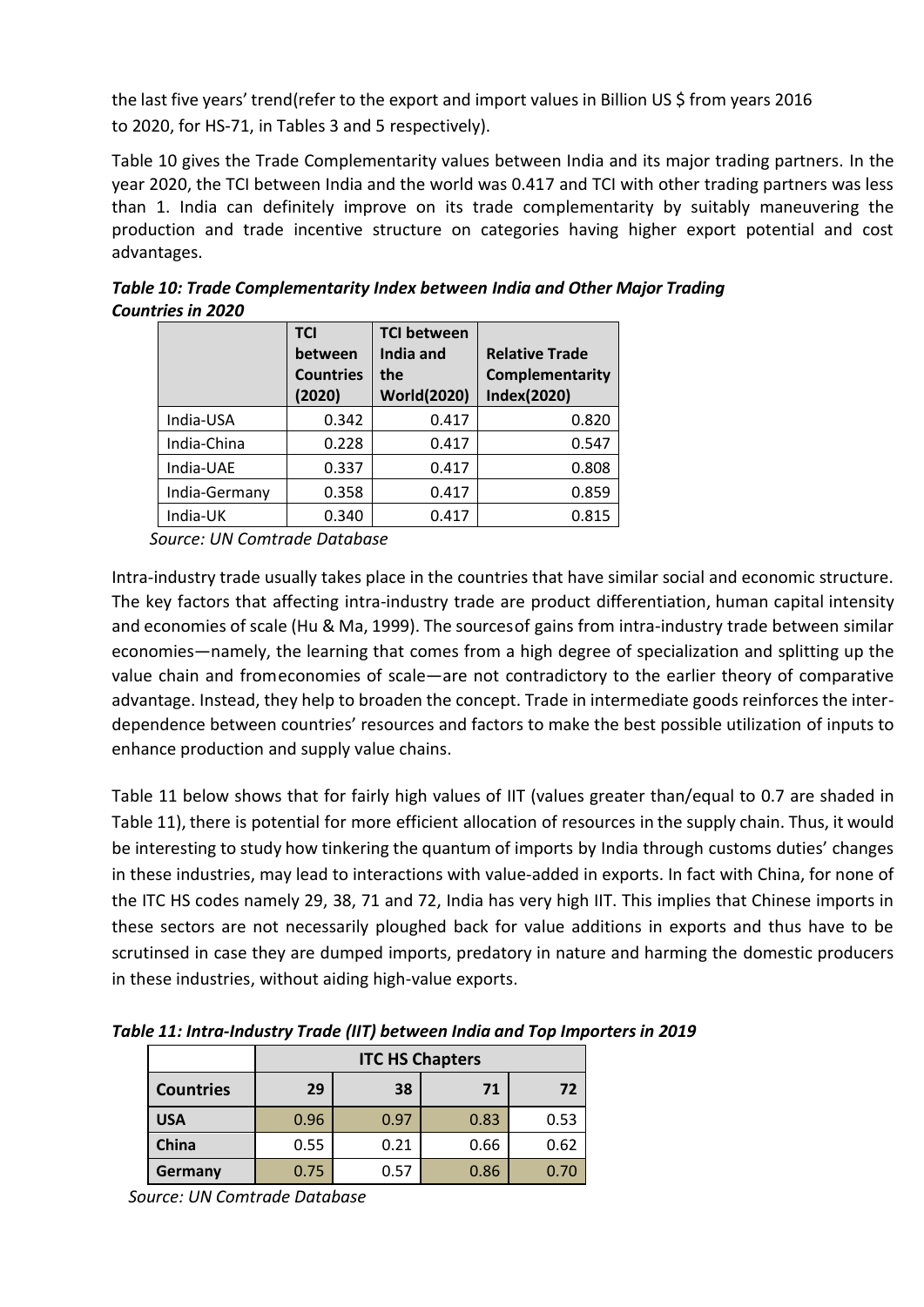The low values of Hirschman Index or Export Concentration Indices from 2015 to 2020 as shown in Table 12 for India shows that India's export basket is not concentrated in a few commodities. The index value is used to determine export market competitiveness. Thus, India, albeit, exposed to lower levels of world trade and global industry concentration risk, does not have a much specialized export basket with "accumulation" in few product types and the Indian export market is fairly competitive. The closer the export market is to a [monopoly w](https://www.investopedia.com/terms/m/monopoly.asp)ith dominance in one or few products, the higher the market's concentration (and the lower its competition). If there were several entities or firms/exporters competing, each would have low market share, and the HHI would be close to zero, indicating near perfect competition.

| Year | Hirschman<br>Index (HI) |  |  |
|------|-------------------------|--|--|
| 2015 | 0.1324                  |  |  |
| 2016 | 0.1344                  |  |  |
| 2017 | 0.1339                  |  |  |
| 2018 | 0.1489                  |  |  |
| 2019 | 0.1445                  |  |  |
| 2020 | 0.1217                  |  |  |

*Table 12: Hirshman-Herfindahl Index (HHI) between India and the World from 2015 to 2020*

 *Source: UN Comtrade Database*

#### *IV. The Way Forward*

The above analysis has been attempted to examine the Budget 2022 proposals by examining the values of a few trade indices. With The Trade Complimentary Index (TCI) between Indian and the World in 2020 being 0.42, there is a lot of potential to improve bilateral trade performance between countries through trade agreements and treaties. In fact, the TCI has improved in 2020 to 0.42 from 0.39 in 2019. This is interesting since 2020 was a pandemicridden year and was able to re-orient quickly its production structure to the manufacture and export of items more in alignment with the world's needs. Only if the exports of one country match well with the imports of the other, and vice versa, and the trade complementarity is high between two countries, it is beneficial to enter into a trade agreement. Thus, TCI assumes more significance in the light of the ongoing and impending trade negotiations of India with the United Kingdom and Australia respectively. The Budget 2022 does a prudent job in rationalizing the Customs Duties structures, keeping the sectoral needs in cognizance, balancing the objectives of giving boost to the critical MSME sector andboosting export value addition with a thrust on "Atmanirbhar" and "Make in India". The ITC HS Chapters 12, 29, 38, 71, 72 and 73 with greater export promise for India vis-à-vis the world encompassing Oilseeds, Chemicals, Pearls, precious stones, metals, coins and Iron and steel sector have been suitably reviewed in the Budget through changes in duty structure. Incentives like PLI in aiding muchneeded value- added export trades as well as facilitating domestic manufacturing and judicious import- substitution herald a new approach to the vision of a "Self-Reliant India".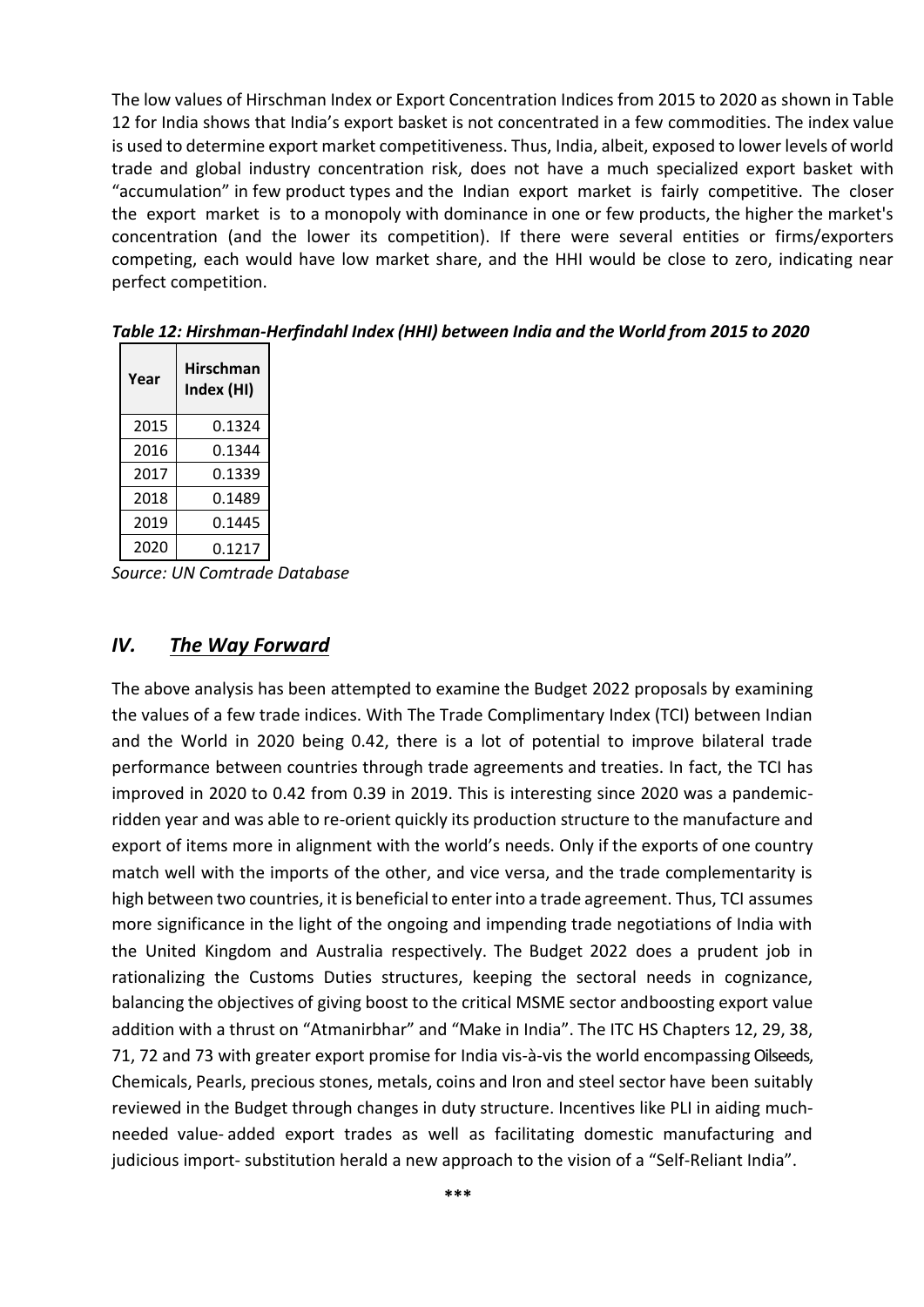#### **Annexure-A**

#### **Trade Indicators**

1. Revealed Comparative Advantage Index (RCA): RCA for a commodity exported from a country means the importance of this commodity in the export trade of the country in comparison with the importance of the commodity in world exports. Mathematically,

RCAij = (xij/Xit)/( xwj/Xwt)

where xij = country i's exports of commodity j

Xit = country i's total exports

xwj= world exports of commodity j

Xwt= total world exports.

When RCAij > 1, i.e. when j's weight in i's exports (xij/Xit) is more than j's weight in world exports (xwj/Xwt), country i is said to have a revealed comparative advantage in commodity j. There is a revealed comparative disadvantage if RCAij < 1. When RCAij = 1, there is neither comparative advantage nor disadvantage.

By studying the RCA for a commodity exported from a country over time, it can be seen whether the country in question is gaining in comparative advantage regarding a particular commodity. If RCA is falling, the reasons require investigation. (xij/Xit) may have risen less or fallen more than proportionately than (xwj/Xwt).

2. One way of checking the reasons for a fall in RCA for a particular commodity is seeing which markets are responsible for this fall. This can be seen from another, slightly different, indicator called Export Specialization Index (ESI).

ESI = (xij/Xit)/(mkj/Mkt), where

mkj = import of commodity j to market k

Mkt= world imports of commodity k.

(mkj/Mkt) gives the weight of j in market k. So, if RCAij is seen to fall, then it can be found out for which markets ESI has fallen. Special attention may then be given to those markets regarding the commodity in question.

3. Like RCA, the revealed comparative import intensity (RCII) can also be measured.

RCII = (mij/Mit)/( mwj/Mwt)

where mij = country i's imports of commodity j

Mit = country i's total imports

mwj= world imports of commodity j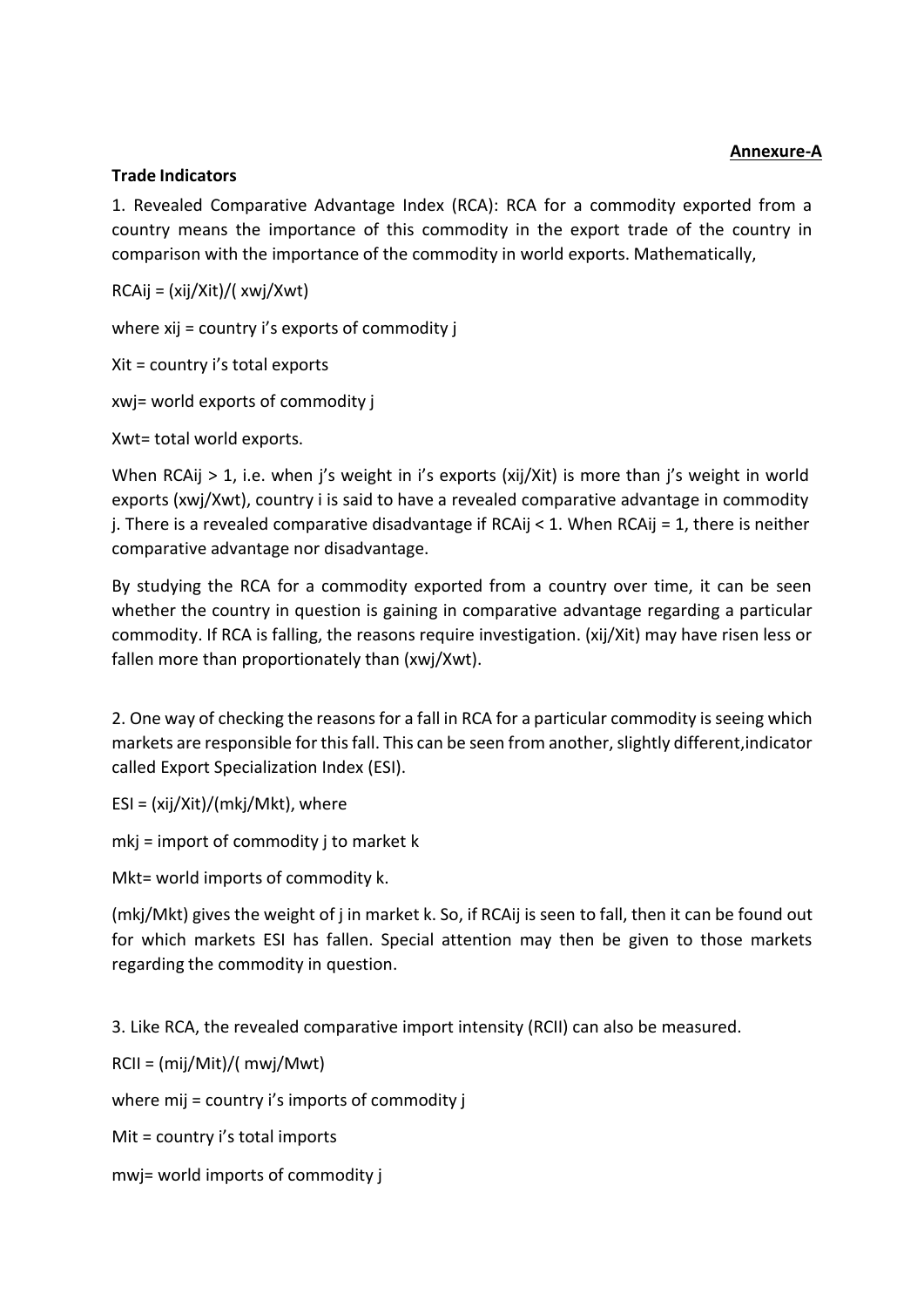Mwt= total world imports.

This gives an idea whether the proportion of imports of any commodity is more thanexpected, in terms of the share of that commodity in world imports.

4. Bilateral trade between countries is an important area of trade policy in that bilateral trade agreements are signed to increase trade. However, some points require to be examined before entering into these agreements. Firstly, it is necessary to see whether there is trade complementarity between the two countries. That is, whether the exports of one country match with the imports of the other, and vice versa. Naturally, when trade complementarity is high between two countries, it is beneficial to enter into a trade agreement. If a partner country does not import what India generally exports, there is little point in entering into a trade agreement with that country. The Trade Complementarity Index (TCI) is given as follows:

TCI =  $1 - \sum$  ( | mik - xij |/2), where

mik= share of commodity i in the imports of market k

xij = share of commodity i in the exports of country j.

It is evident that TCI can have values between 0 and 1. When these shares, are mik and xij are close to each other, (i.e. when trade complementarity increases) TCI is close to 1. As their difference increases, TCI falls.

TCIW = TCI between a country and the World.

RTCI (Relative Trade Complementarity Index) between country k and country  $j = (TCI)$  between country k and country j) / (TCI between country k and the world)

RTCI gives a measure of the complementarity between two countries as compared to the complementarity between the first country and the world.

5. But another fact may be checked while proceeding to enter into a trade agreement. The trade between the two countries may already be quite high. This can be measured by the Export Intensity Index (EII).

 $TII = (xij/Xit)/(xwij/Xwt)$ 

where xij = country i's exports to country j

Xit = country i's exports to the world

xwj = world exports to country j

Xwt = total world exports.

This essentially measures the relative importance of country j in country I's export trade, in comparison with country j's importance as world export destination. EII < 1 or >1 implies less than or more than expected bilateral trade, respectively. If EII is already high, there is little